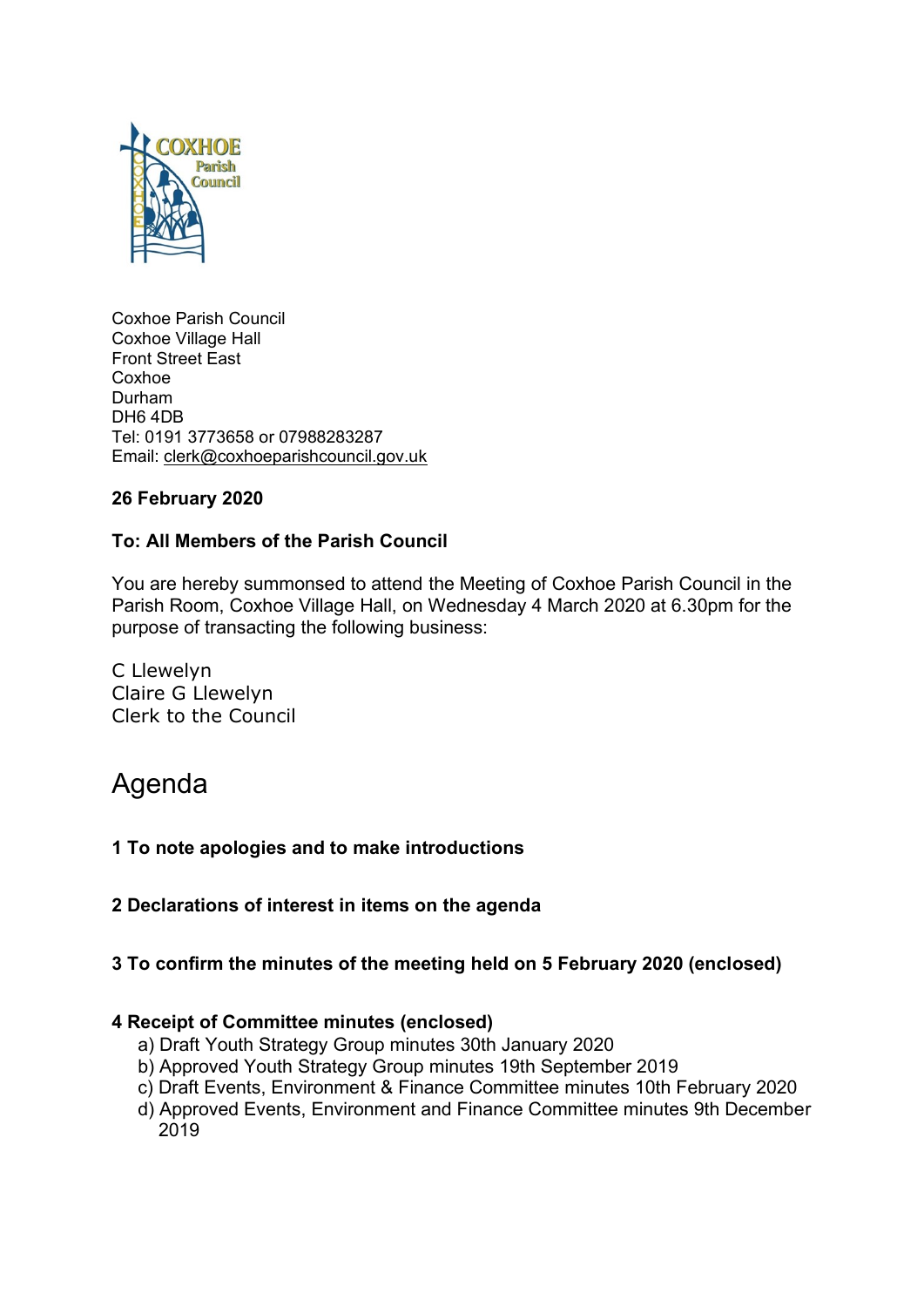# **5 Public participation**

# **6 Durham County Councillors' update**

# **7 Councillors' reports of their attendance at meetings or events on behalf of the Parish Council**

#### **8 Vacancies and co-option**

a) Quarrington Hill Ward vacancies (report enclosed)

## **9 Clerk's Report**

- a) Website Accessibility
- b) Matters raised by residents
- c) Coxhoe Village Hall planters' request

#### **10 Youth Provision**

- a) Youth Worker Report (enclosed)
- b) Holiday Activities with Healthy Food Funding Application (report enclosed)

## **11 Planning and Correspondence report (enclosed)**

- a) DM/19/02248/FPA Land to the North East of St Mary's Terrace
- b) Approved, Withheld or Refused decisions
- c) Correspondence and bulletins

## **12 Annual Action Plan Review (enclosed)**

#### **13 Financial matters**

- a) Finance Report, Bank Reconciliation and Payment Schedule (enclosed)
- b) Budget 2019 to 20 (to follow)
- c) Photocopier

## **14 Parish Council Policies**

- a) Grievance
- b) Disciplinary
- c) Lone working

## **15 Land, Buildings and Open Spaces**

- a) Quarrington Hill Churchyard (verbal update)
- b) Cricket Ground (report enclosed)
- c) Land adjacent Quarrington Hill Community Centre (report enclosed)
- d) Old school site (report enclosed)
- e) Basic Cottages and Foundry Row (report enclosed)
- f) Quarrington Hill Environment

## **16 Parish Planning Report (enclosed)**